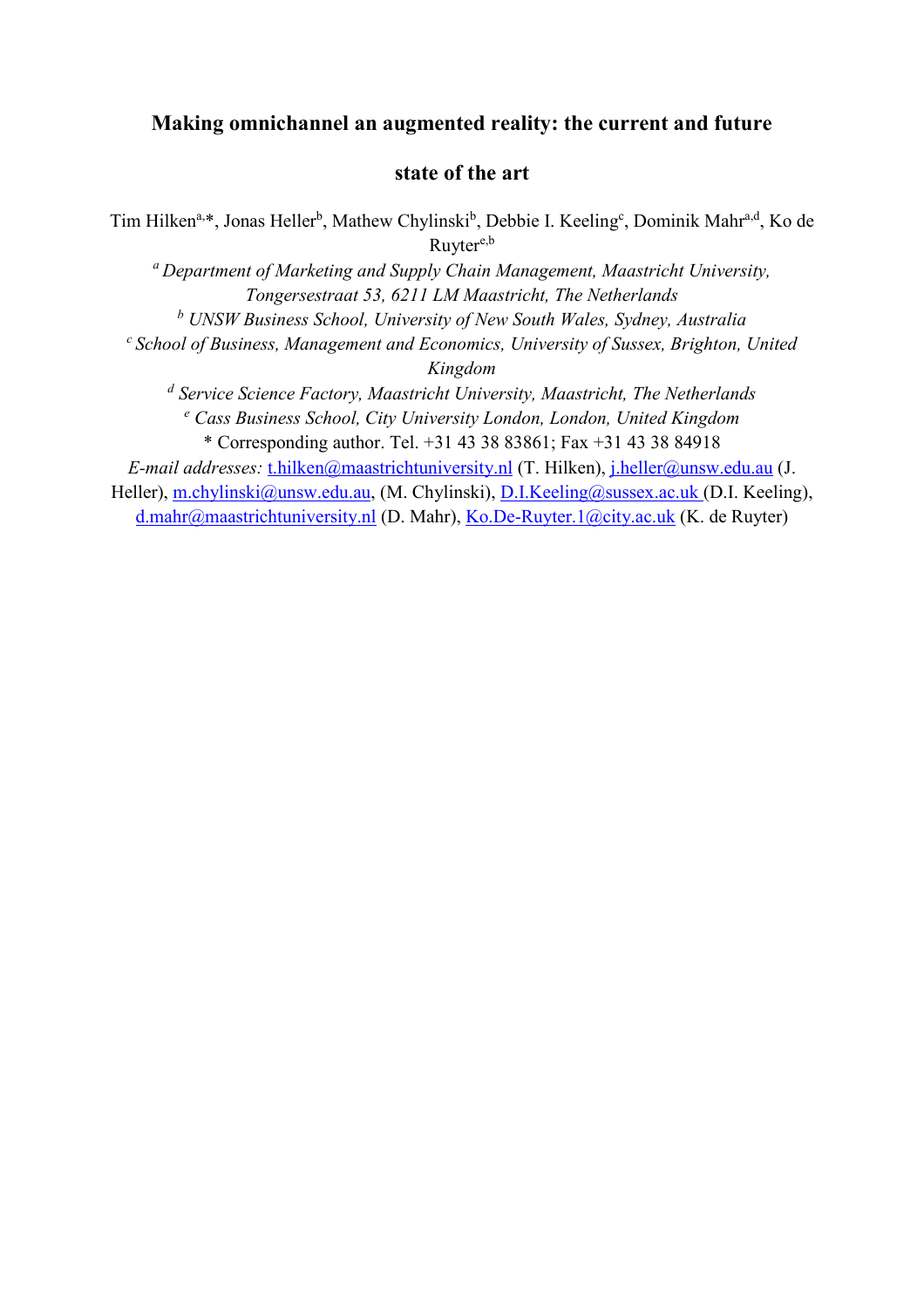# **Making omnichannel an augmented reality: the current and future state of the art**

#### **Abstract**

**Purpose**—This paper explores the current and future role of Augmented Reality (AR) as an enabler of omnichannel experiences across the customer journey. To advance the conceptual understanding and managerial exploitation of AR, the paper synthesises current research, illustrating how a variety of current applications merge online and offline experiences, and provides a future research agenda to help advance the state of the art in AR.

**Design/methodology/approach**—Drawing on situated cognition theorising as a guiding framework, the paper reviews previously published research and currently deployed applications to provide a roadmap for future research efforts on AR-enabled omnichannel experiences across the customer journey.

**Findings**—AR offers myriad opportunities to provide customers with a seamless omnichannel journey, smoothing current obstacles, through a unique combination of i) embedded, ii) embodied, and iii) extended customer experiences. These three principles constitute the overarching value drivers of AR and offer coherent, theory-driven organising principles for managers and researchers alike.

**Originality/value**—Current research has yet to provide a relevant, conceptually robust understanding of AR-enabled customer experiences. In light of the rapid development and widespread deployment of the technology, this paper provides an urgently needed framework for guiding the development of AR in an omnichannel context.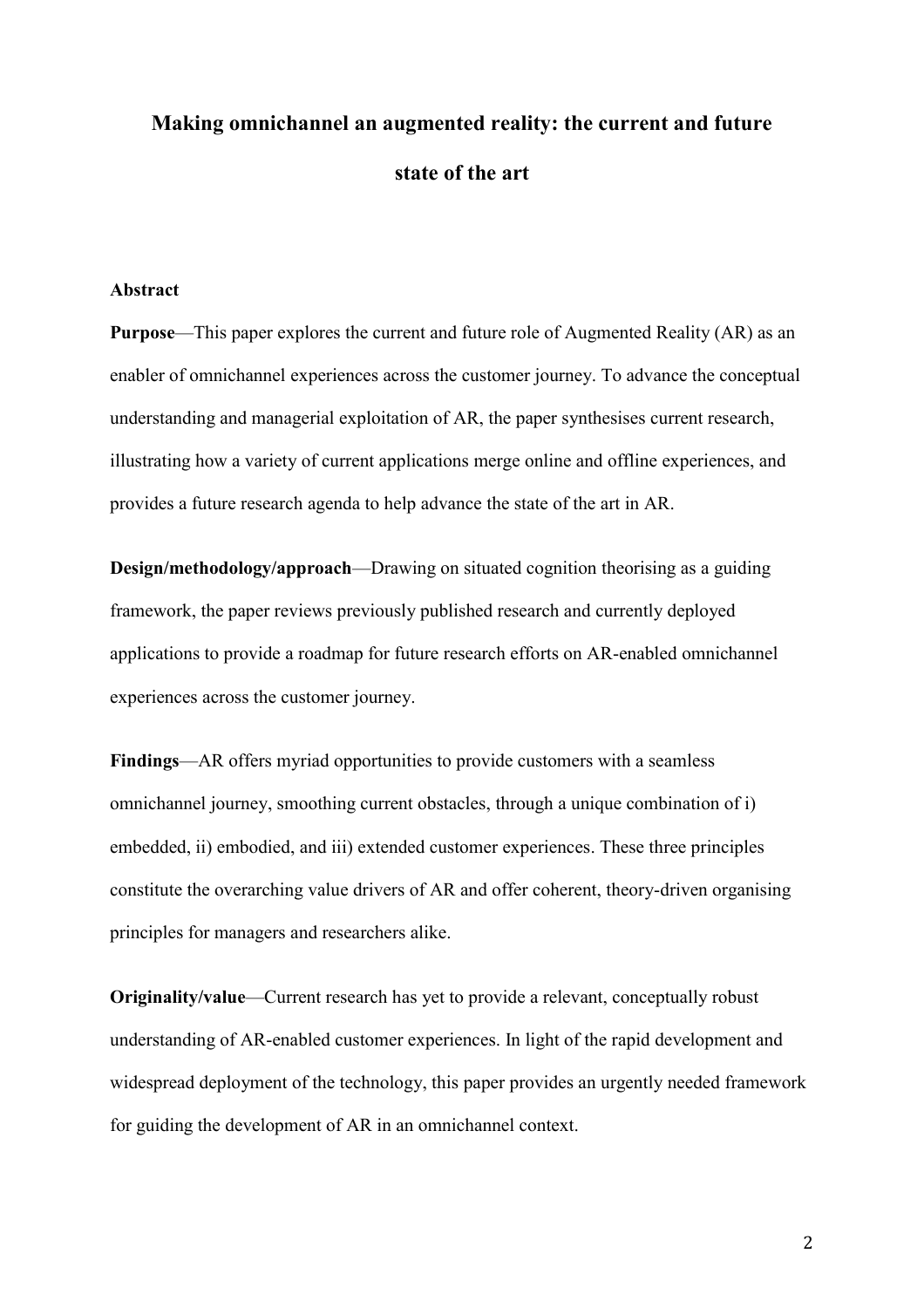**Keywords**—Augmented reality, omnichannel management, digital customer experience, customer journey, situated cognition

#### **Paper type**—Conceptual paper

Firms are increasingly challenged to provide compelling customer experiences across online and offline touch points (Lemon and Verhoef, 2016). As customers no longer complete their journey exclusively in one channel (Wolny and Charoensuksai, 2014), they expect firms to integrate online and offline experiences into a seamless omnichannel experience (Cummins *et al.,* 2016). However, despite firms' channel integration efforts, recent market reports show that 54% of UK customers are disappointed with their most recent experiences (Temkin Group, 2017). For instance, many customers find it difficult to envision how online offerings physically fit their personal environments, leading to dissatisfaction when they discover that a sofa that looked good online does not fit the actual décor of their homes. In a similar vein, many customers miss the online world's abundance of digital product information, customisability, and social media connectivity in their physical store experiences. Further, a persistent managerial challenge is to counteract customers' showrooming or webrooming behaviours and thus prevent churn when customers switch between channels (Accenture, 2014).

To address these challenges, a growing number of firms (including L'Oreal, IKEA, Akzo Nobel, and Nike) leverage Augmented Reality (AR) applications to enable omnichannel experiences (Brynjolffsson *et al.,* 2013). Uniquely, AR embeds digital content (such as product information, images, and animations) into the customer's physical environment, interactively and in real time (Azuma *et al.,* 2001). For instance, L'Oreal's AR-based virtual mirror allows customers to virtually try on makeup, thus integrating the 'fit and feel' sensory richness of trying on a physical product into customers' online experience. In similar fashion, Nike's in-store customiser lets customers virtually design a pair of sneakers, thus bringing the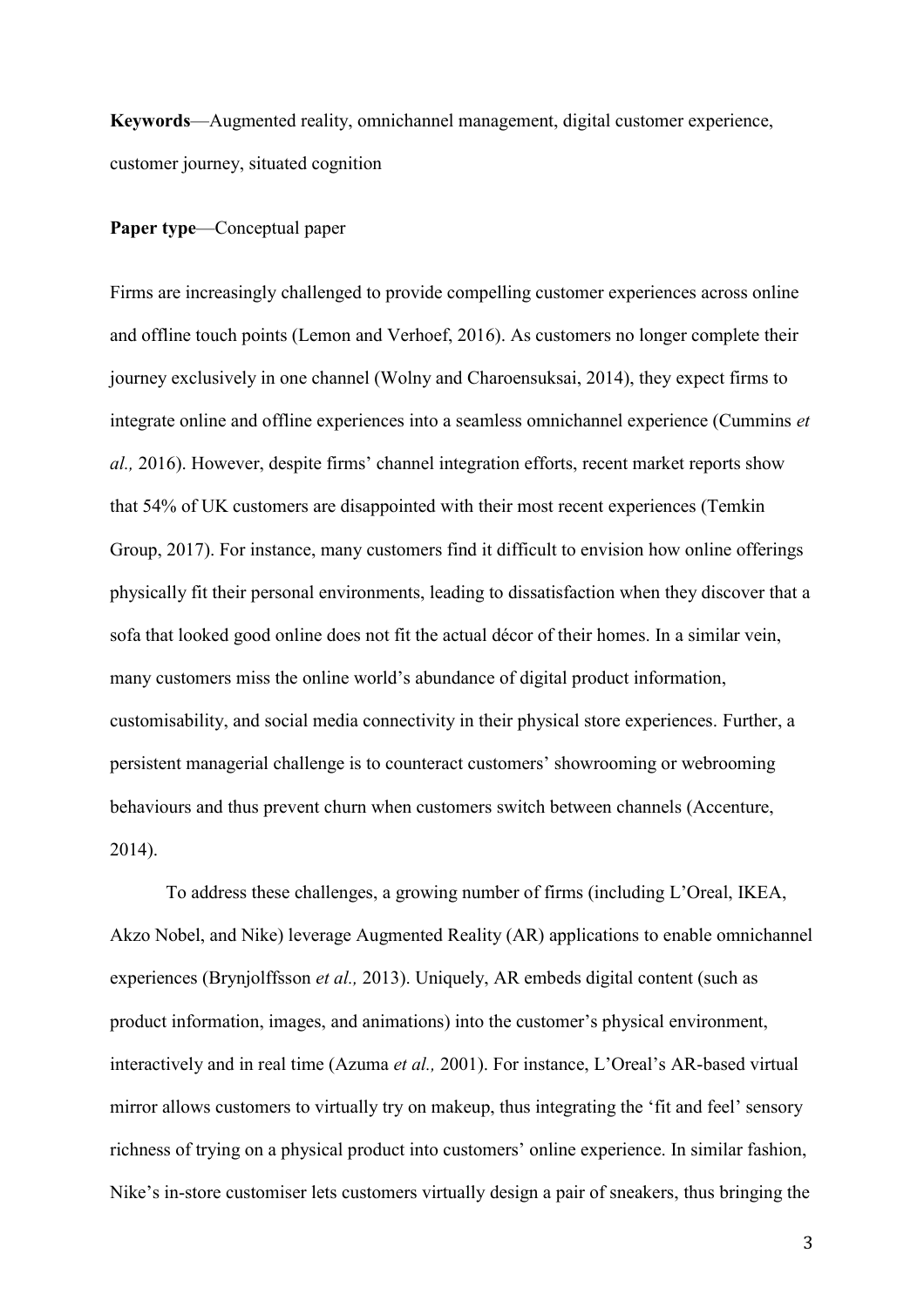customisability and social connectivity inherent to the online channel into customers' offline experience. According to Apple CEO Tim Cook, AR is "changing the whole experience of how [customers] shop" (Bloomberg, 2017), leading Apple to refer to AR as a core technology and pursue an AR-driven acquisition strategy. The promise of AR is a uniquely persuasive set of 'smart' technologies (Marinova *et al.,* 2017) set to seamlessly merge online and offline customer experiences through an intuitive, context-sensitive, and socially connected interface.

However, despite these developments, it seems that customers remain underwhelmed by current AR experiences. A recent survey by DigitalBridge (2017) reveals that although customers indicate they would be more likely to purchase when firms offer AR applications, more than half (51%) believe that firms are currently failing to take full advantage of the technology. A main reason for such disappointing performance may lie in the fact that firms are not yet able to successfully integrate digital online and offline customer experiences (Accenture, 2016). According to Gartner (2017), inflated expectations have lead initial AR platforms to fail (e.g., Google Glass) and the technology is only expected to deliver value if firms are able to prioritise actual customer needs, such as more efficient and enjoyable shopping experiences that reduce decision making uncertainty (Dacko, 2016).

Existing research into AR offers little guidance to managers on how to successfully deploy AR as an enabler of omnichannel experiences across the customer journey. Prior studies suggest AR's potential to deliver compelling customer experiences (e.g., Poushneh and Vasquez-Parraga, 2017). However in doing so, the literature has predominantly focused on technology acceptance modelling (e.g., Rese *et al.,* 2014), or the investigation of AR media characteristics (e.g., Javornik, 2016a). Identification of AR's overarching value drivers in the context of customer experience, and how these ultimately benefit customers' decision making, has been neglected to date. A coherent, theory-based research agenda that accounts for how AR can address current obstacles and uniquely integrate online and offline experiences would enable managers to deliver integrated, real-time, and contextual customer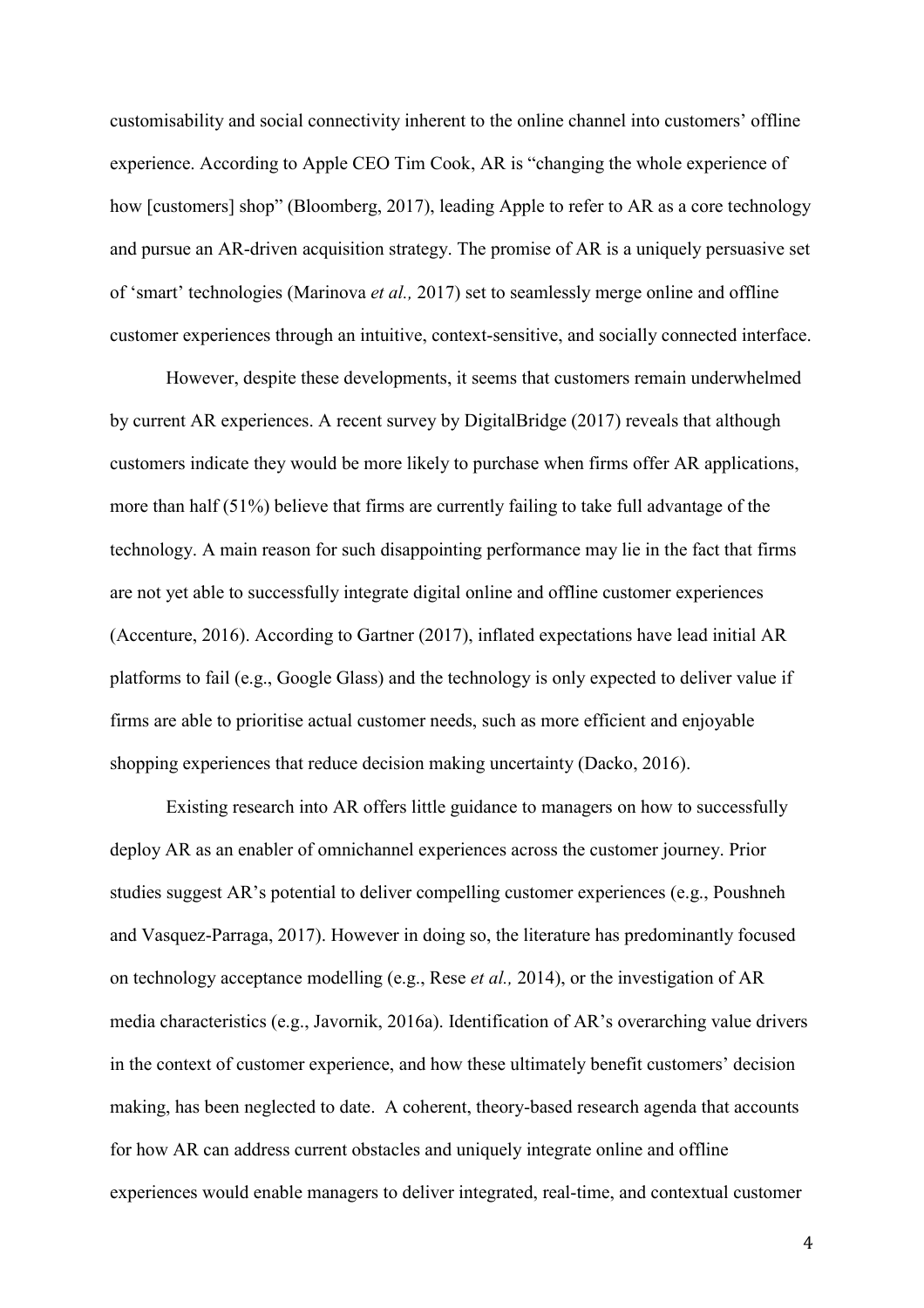experiences. That is, fulfil the right customer need at the right moment in the customer journey (Marketing Science Institute, 2016).

To guide both the conceptual and managerial development of AR-enabled omnichannel experiences, we draw on contemporary theorising of situated cognition (Robbins and Aydede, 2009; Semin and Smith, 2013). Situated cognition implies that customer experiences seem most realistic when they integrate information about products and services in real-time within the immediate decision context (i.e., are embedded), allow for physical interaction with a product or service (i.e., are embodied), and provide opportunities for communication with other customers (i.e., are extended). We posit that AR is unique because it satisfies all three criteria. AR's integration of interactive, real-time virtual content into the customers' view of physical environment enables *embedded*, *embodied*, and *extended* customer experiences. This combination allows linking of customer experience across channels where behaviours traditionally reserved for offline business can be expressed into the online world, and vice versa. The three principles of embedding, embodiment, and extension provide a much needed and strong conceptual foundation for future research efforts on AR. In turn, this foundation will benefit management through engendering development of AR as a novel form of digital customer experience that facilitates omnichannel behaviour throughout the customer's journey.

Following a brief introduction to situated cognition theory and a discussion of its suitability for guiding the research agenda, we take stock of current AR literature and identify key research themes and gaps. To paint a more vivid picture of AR-enabled omnichannel experiences, we then illustrate how a variety of currently deployed AR applications enhance key steps in the customer journey. We conclude by providing a range of relevant, conceptually robust research directions to inform future inquiry into AR.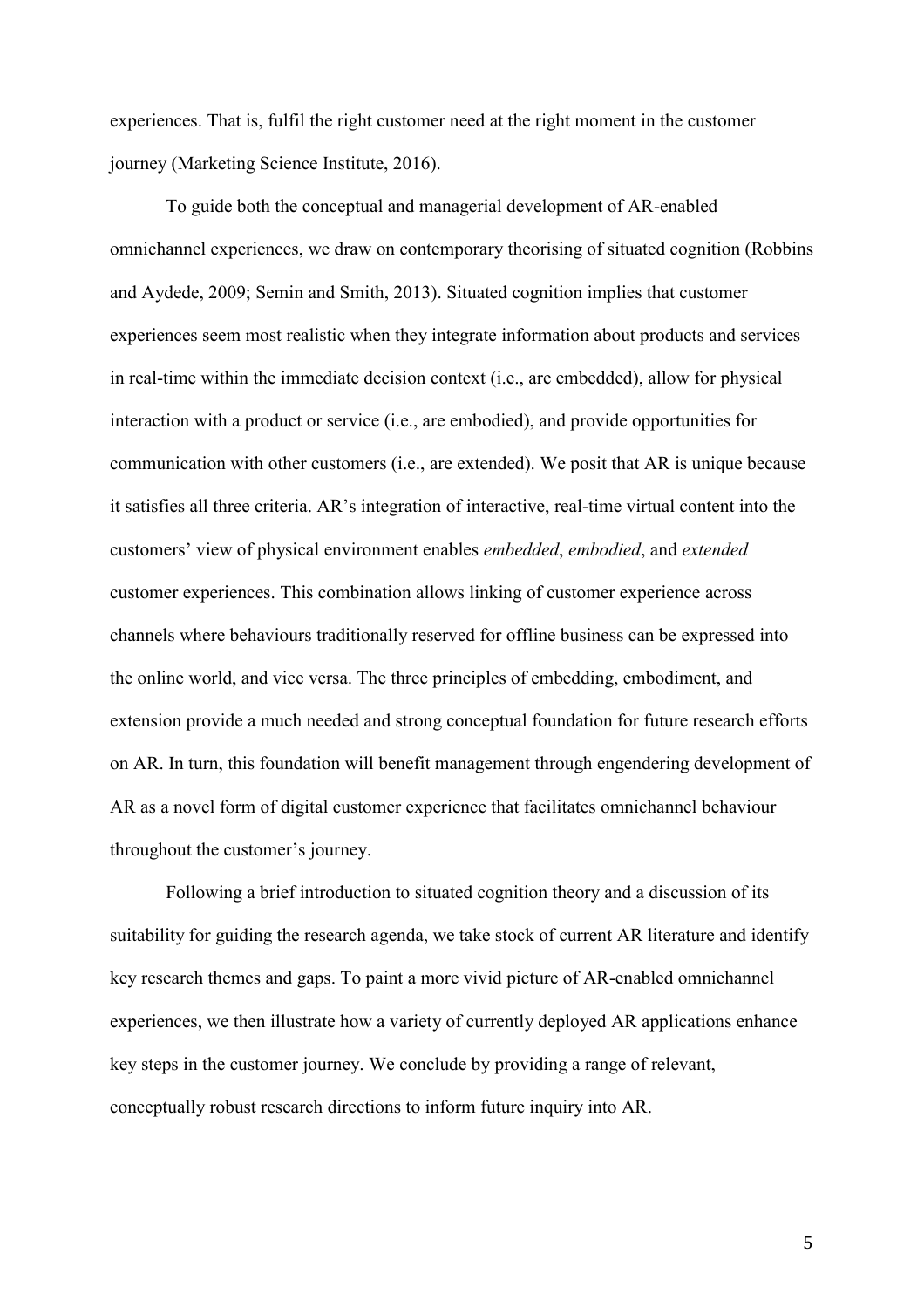#### **Grounding AR in situated cognition theory**

The seamless integration of the online and offline worlds lies at the heart of omnichannel experience (Brynjolfsson et al., 2013). A marketing imperative is thus to provide customers with an authentic omnichannel experience. For customers, a sense of authenticity and realism arises when they can naturally interact with—and make purchase decisions about— firms' products and services. Yet achieving this in both online and offline settings is a key challenge for managers. Emerging theories of situated cognition (Robbins and Aydede, 2009; Semin and Smith, 2013) help explain how people naturally engage in information processing, preference formation, and decision-making. Increasingly, situated cognition has been applied to explain customer experience and behaviour (e.g. Krishna and Schwarz, 2014). In particular, situated cognition suggests that customer experiences are most realistic and compelling when they are:

*Embedded*—Customers often find it difficult to imagine how firms' products and services fit them personally or fit with their environment. Customers therefore use their immediate surroundings as a real-life 'drawing board', which they can alter in ways that facilitate the evaluation of products or services (Wilson 2002). For instance, some customers may lay out placeholders in their home to assess the placement of furniture vis-à-vis the current décor; others will mix and match pieces of clothing in a department store to find the best look.

*Embodied*—Customers draw on their own physical experiences and actions to learn more about products and services. Research has shown that physical interaction such as touching, rotating, or moving around a product, but also the simulation of physical interaction, via touchscreens or 360-degree product rotations for example, may evoke affective reactions and improve customers' ability to evaluate an offering (Brasel and Gips, 2014; Grohmann *et al.,* 2007; Rosa and Malter, 2003). To illustrate, customers will often physically move furniture, or sit in different positions on a new couch,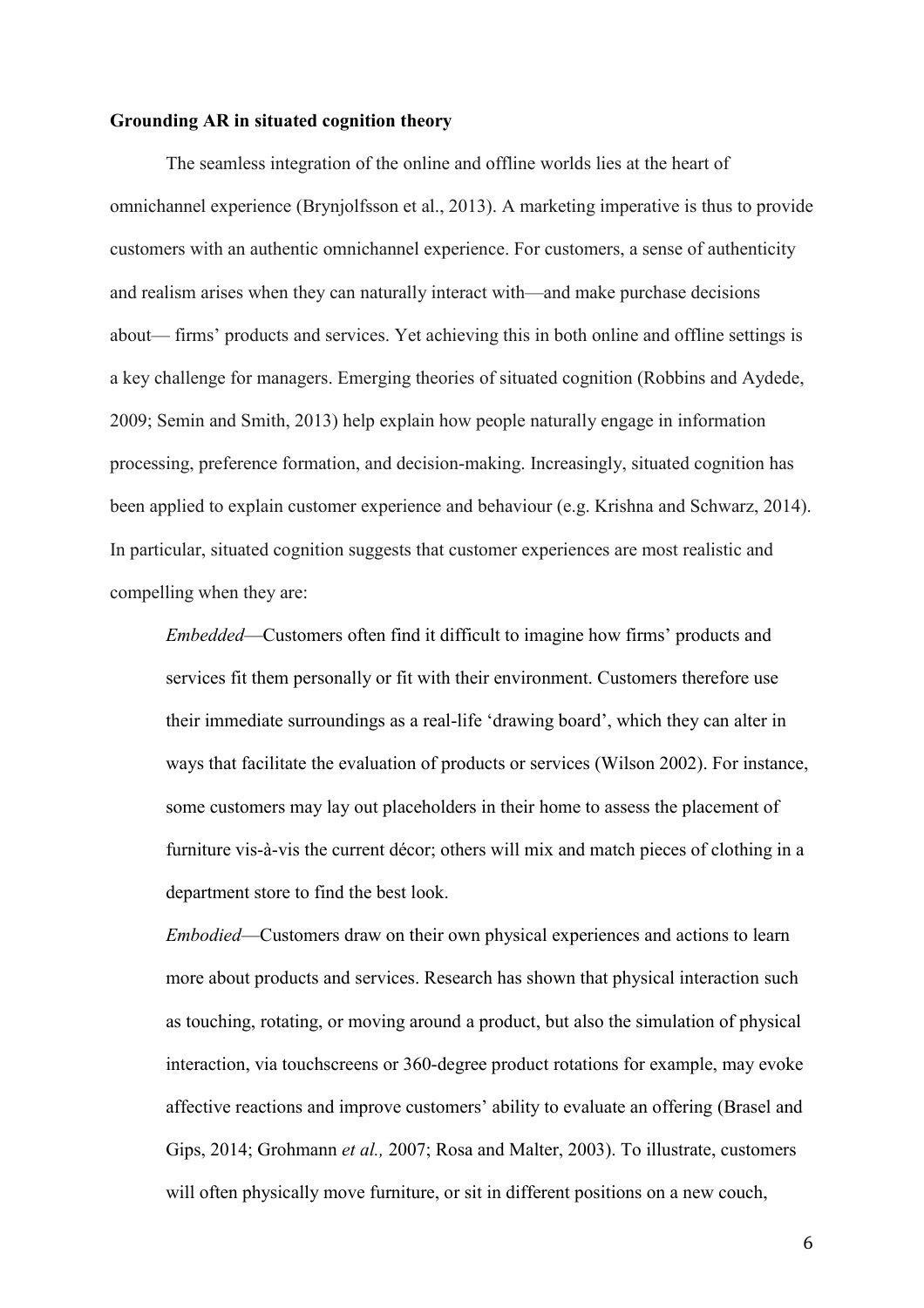before they decide where to position it. Similarly, an online 360-degree product view may simulate physical interaction with a piece of clothing. Rotating it provides an experience of not just how the product looks, but may even suggest how it feels to wear the look.

*Extended*—Customers rely on others to support them in product or service evaluation. Because people have a natural tendency to share their experiences with peers (Echterhoff *et al.,* 2009), customers commonly consult peer reviews, go shopping together, and increasingly share their shopping in real-time through highly visual social media such as Snapchat. Asking family and friends to rearrange placeholders around a home provides customers with new perspectives, and getting others to comment on a mix of clothing may change how customers see themselves in those clothes.

In contrast to other emerging technologies, which immerse customers into a fully synthetic environment (e.g., virtual reality), AR supplements reality rather than replaces it. As such, it is the perfect lynchpin between the online and offline world and provides a natural application for a situated cognition perspective. AR contextualises products and services by embedding digital content into the customer's physical environment, interactively and in realtime (Azuma *et al.,* 2001); and increasingly allows customers to share their enhanced view of reality with others (Scholz and Smith, 2016). We contend that AR blurs the boundaries between online and offline channels by providing a unique combination of embedded, embodied, and extended experiences.

In online settings, a multitude of virtual try-on or try-out tools have emerged to provide customers with vivid contextual information (e.g., L'Oreal's makeup or Mr. Spex' new pair of sunglasses on one's face) that has traditionally been reserved for offline experiences (Yim *et al.,* 2017). In contrast for offline settings, AR provides customers with customised and interactive information (e.g., Siemens' product use animations, or Nike's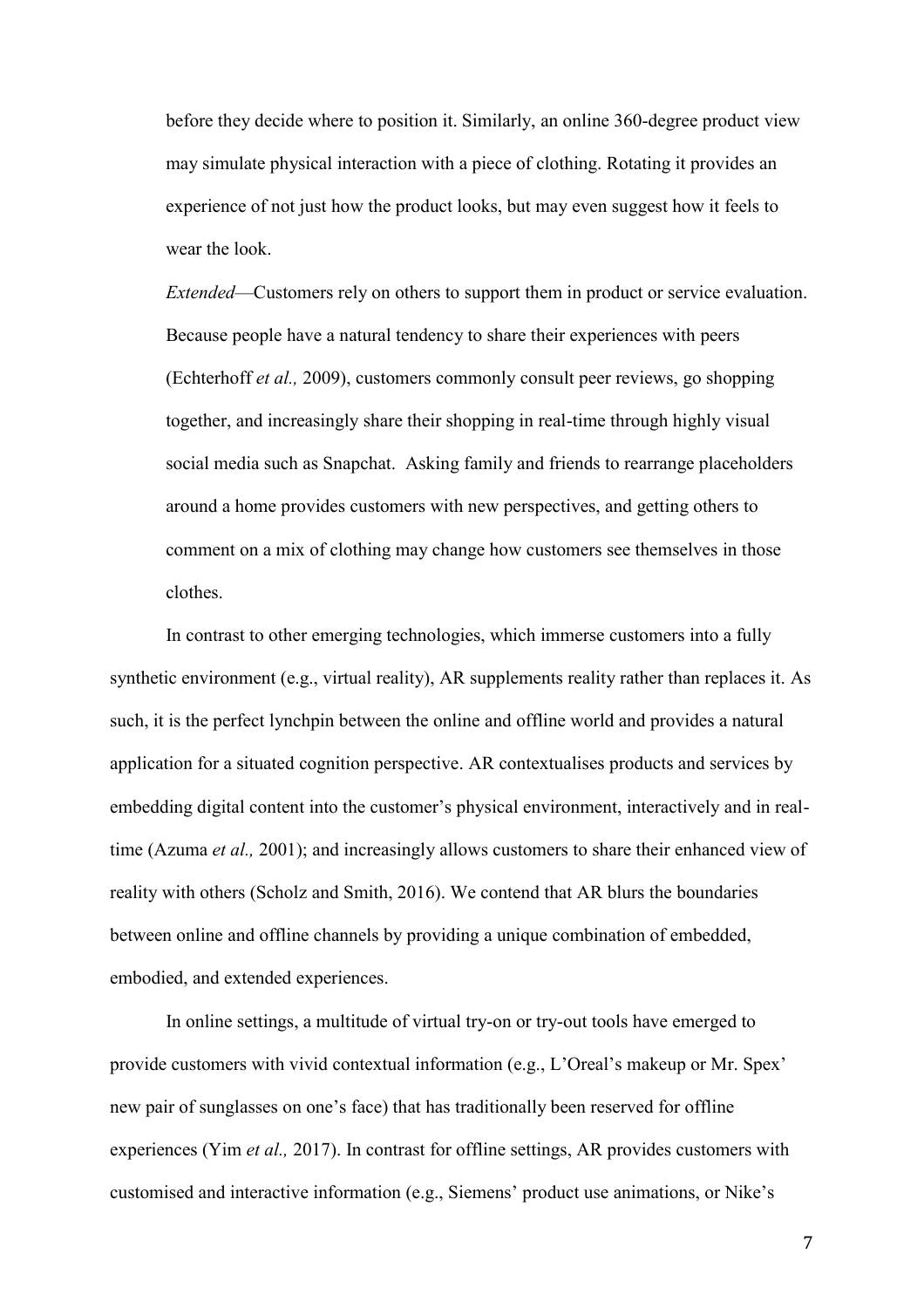product customisation options) previously absent from the physical point-of-sale (Olsson *et al.,* 2013). By virtually tagging online product ratings on the physical product packaging, apps like the 'Vivino' wine scanner also empower customers with immediate access to social communication. The value proposition of AR is thus to enhance the customer experience by merging the touch-and-feel of the physical world with highly vivid, customised, and connected digital content. This naturally blends online and offline experiences to overcome limitations of any individual distribution channel. Initial evidence on the performance of deployed AR applications is promising. For example, the online marketplace Apollo Box has experienced a 25% increase in conversion rates and greater customer engagement with their offerings (Techcrunch, 2017); the French eyewear retailer Direct Optic reports 41% higher conversion rates and 12.5% larger basket sizes for customers using their AR try-on tool (Total Immersion, 2012). For managers, AR thus addresses the concerns of showrooming and webrooming, and maintains customers as they switch between channels during their journey.

#### **Explicating AR-enabled omnichannel experiences**

To comprehensively describe AR's omnichannel potential, we review selected relevant literature and consider how AR links offline with online, and online with offline experiences. In Figure 1, we summarise the specific conceptualizations and measurements of AR's unique features in current research according to the situated cognition principles of embedding, embodiment, and extension. Furthermore, we provide an overview of their effects on customer experience-relevant downstream consequences and identify a number of contingency factors. This research synthesis reveals several common themes, but also research gaps, which we discuss in greater detail in the following sections.

> ---------------------------------------------------- INSERT FIGURE 1 ABOUT HERE ----------------------------------------------------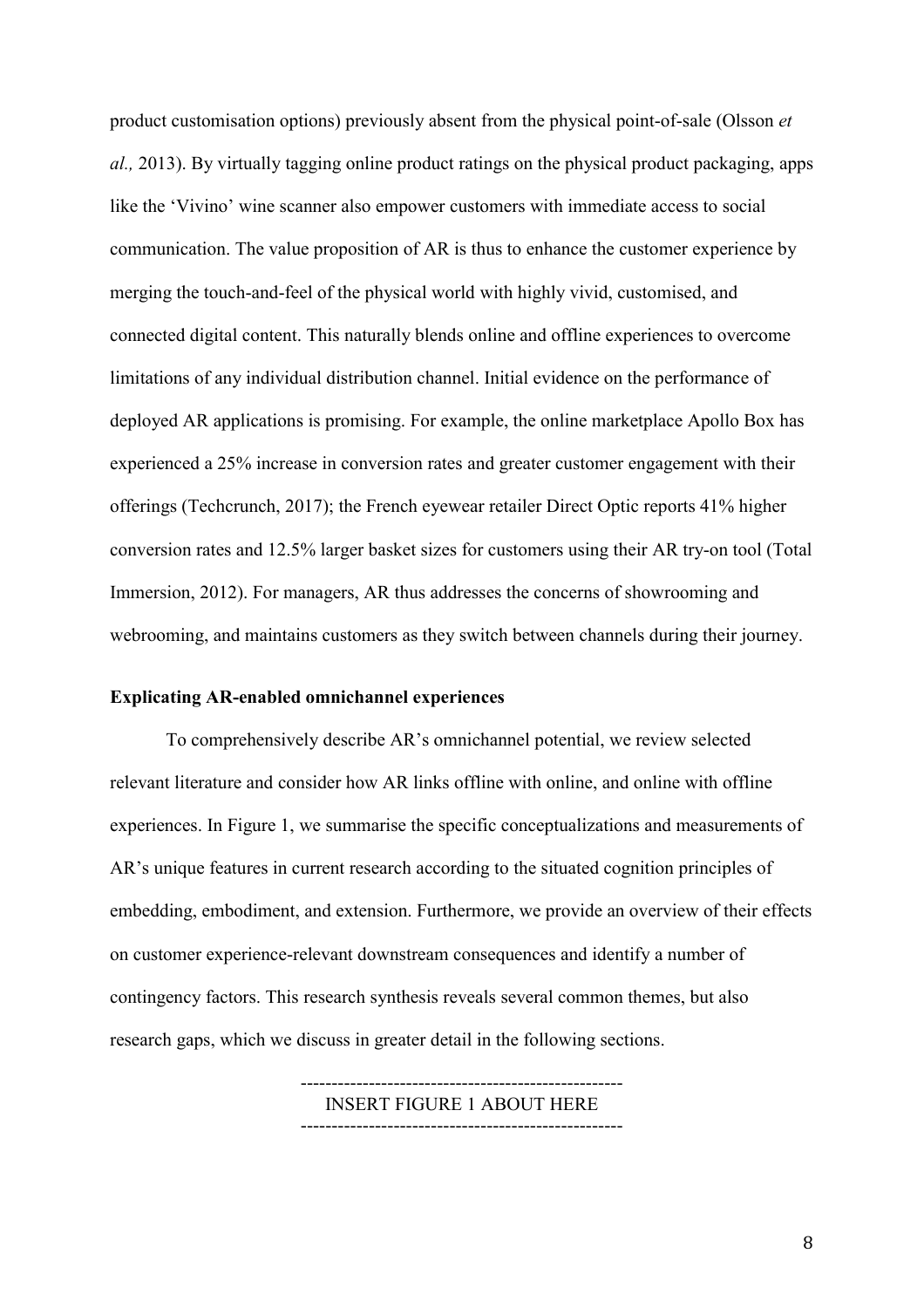#### *Integrating offline experiences into the online experience*

AR offers myriad opportunities to enable omnichannel experiences by integrating elements into the online environment that traditionally have been reserved for in-store experiences. An acknowledged obstacle for customers starting their journey online is the absence of direct product trial, which in turn may lead to virtual shopping cart abandonment, product returns, and webrooming behaviour. Many AR applications are thus aimed at empowering customers to try on (e.g., Ray-Ban sunglasses, Gap clothing, or L'Oreal makeup in a virtual mirror) or try out products (e.g., an IKEA sofa in a real-time view of one's living room), as they would in a physical offline experience.

In line with our conceptual perspective, these AR applications create an authentic omnichannel experience across the customer's journey. Because they provide customers with an *embedded* offering virtually present in a personally relevant environment, AR applications close the gap between online and offline shopping. Combined with a sense of *embodiment* resulting from a natural interactivity and simulation of physical control over virtual offerings, which often goes beyond what is possible in physical environments, AR-enabled experiences may not only surpass traditional online shopping but also offer many advantages over offline experiences. For instance, the largest European online retailer for eyewear, Mister Spex, provides its customers with a wholly new experience in the online pre-purchase stage; with the help of an AR virtual mirror, customers can virtually try on any pair of sunglasses from their vast online assortment and assess the resulting look from all sides through natural head movements.

Early research explicated AR effects in terms of generic media characteristics (see also Figure 1). Authors noted providing customers with interactivity and a more vivid, richer, or highly personalised presentation format as key characteristics of AR (Javornik, 2016b; Parise *et al.,* 2016; Poushneh and Vasquez-Parraga, 2017; Yim *et al.,* 2017). This approach, however, has difficulty explaining the value creation within AR-enabled experiences in online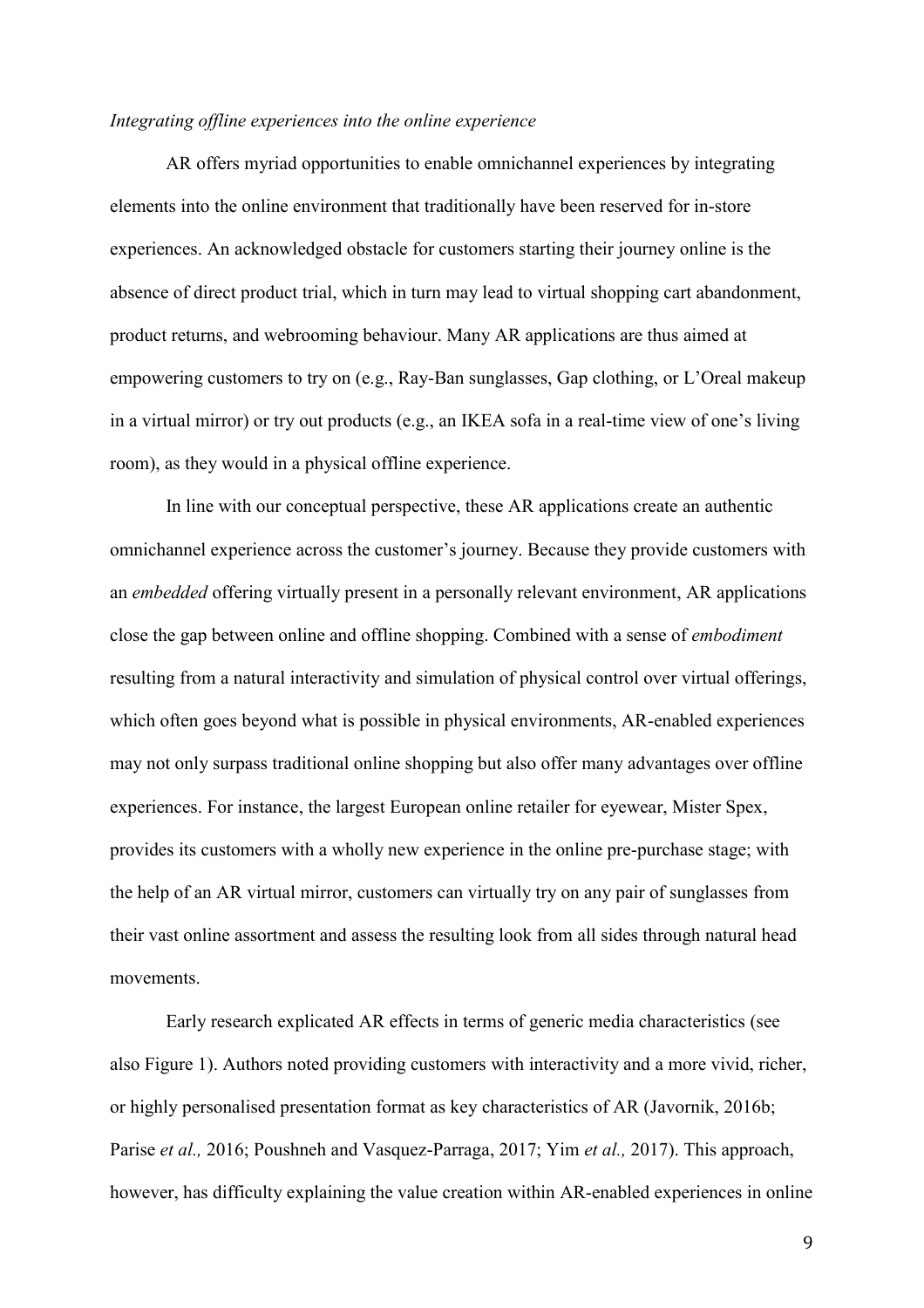contexts where interactivity and enhanced presentation formats are common. In response, a recent work by Hilken *et al.* (2017) investigated the utilitarian and hedonic value of AR by suggesting a fit with the situated mode of cognition, which customers preferentially employ in everyday shopping situations. From this perspective, the value of AR-enabled experiences is explained by the conjunction of environmental embedding and sense of embodiment. Focusing on these conceptual dimensions highlights AR's uniqueness in the online channel that is, providing customers with the means for direct examination of offerings within a personally relevant context.

Because customer-to-customer connectivity is increasingly important in delivering omnichannel customer experiences (Verhoef *et al.,* 2017), the early absence of AR social features has been a limiting factor in the technology's proliferation (Javornik, 2016a). However, recent applications have begun to address this limitation by enabling e*xtended* AR experiences. Akzo Nobel's 'Visualiser' application is one example of this. Customers using this application can virtually redesign the wall colour in their home, and they can then share an image or video with peers. By inviting peers to directly modify the shared images or videos with their colour recommendations, a shared model of AR is co-created through iterative feedback between customers. This highly visual, context-sensitive form of communication enables peer customers, who in current online interactions are oftentimes limited to 'liking' or commenting, to become active contributors to a shared customer experience (Scholz and Smith, 2016). Research has yet to conceptualise and empirically assess the ability of AR to provide such extended customer experiences. However, our strong conjecture is that shared visualisation and manipulation of AR objects is critical to its success, and likely leads to enhanced perceptions of embedded and embodied experiences that may be explained along the theories of socially situated cognition (e.g., Semin and Smith, 2013).

Because current AR applications vary in the extent to which they provide embedding, embodiment, and extension, the resulting customer experiences likely vary accordingly. The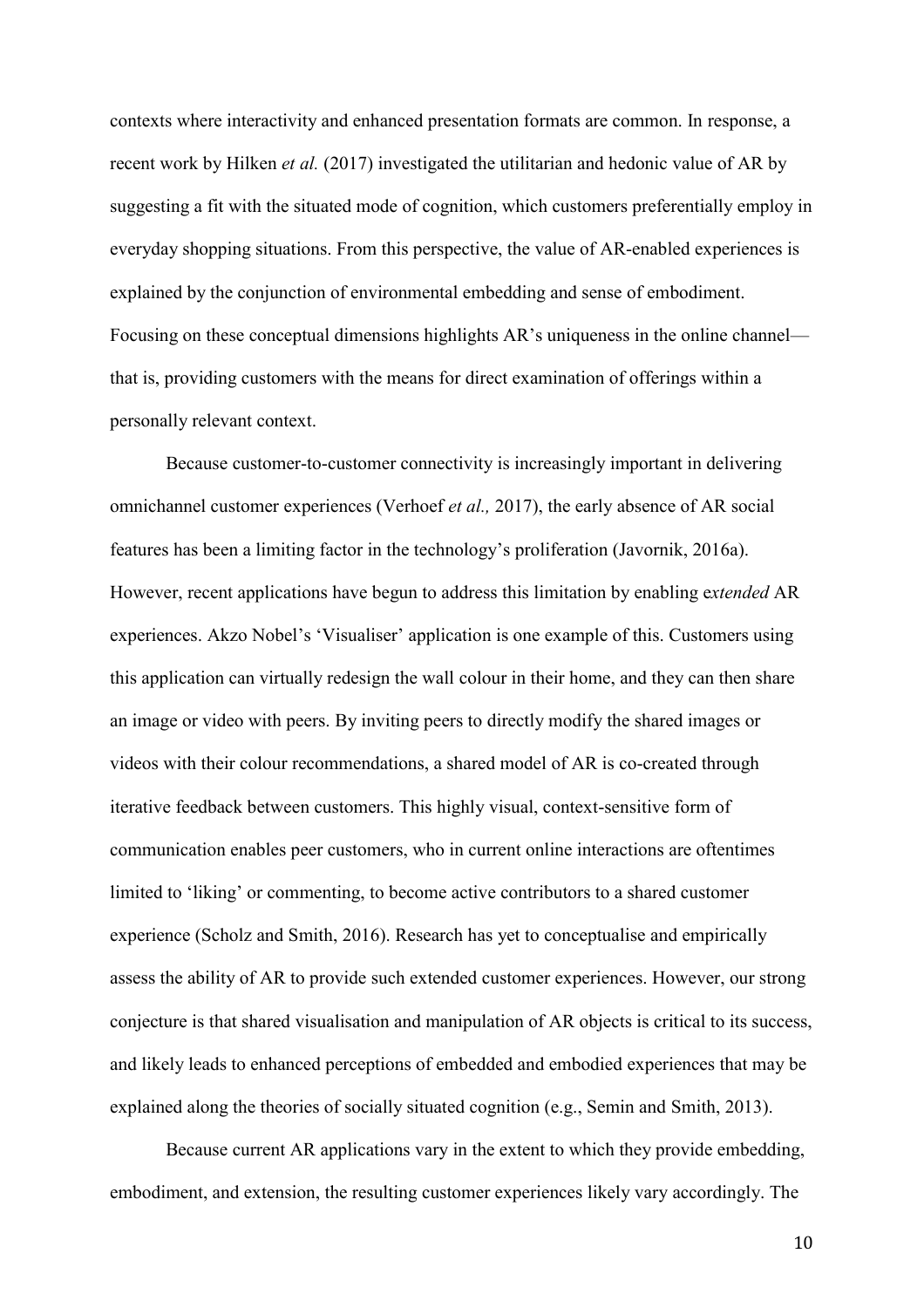literature shares a common view that a compelling AR experience provides customers with a balance of utilitarian and hedonic value, enhanced decision-making, and positive behavioural intentions such as purchase and word-of-mouth or intentions (e.g., Hilken *et al.,* 2017; Poushneh and Vasquez-Parraga, 2017; Yim *et al.,* 2017). Research has also revealed that measures of the realism of the experience constitute the process variables underlying these effects (see also Figure 1). Several studies have shown that general sensations of flow and immersion in the experience may help to explain the benefits of AR use (Javornik, 2016b; Parise *et al.,* 2016; Yim *et al.,* 2017). Most recently Hilken *et al.* (2017) emphasised an ARspecific process by which customers gain a feeling of spatial presence of virtual objects; that is, when using AR, customers suspend disbelief and become convinced that they are really trying on and interacting with an actual pair of sunglasses, a new makeup look, or clothing from next season's fashion line. However, there is limited insight into relevant boundary conditions of AR omnichannel experiences, such as customer preference for visual or verbal information processing, or privacy concerns about using new technology (Hilken *et al.,* 2017; Poushneh and Vasquez-Parraga, 2017).

#### *Integrating online experiences into the offline experience*

In offline settings, AR provides an opportunity for novel in-store experiences and increased engagement by providing seamless access to digital content that is traditionally available only to online shoppers. A variety of AR applications digitally animate products or their packaging (e.g., Lego's product visualiser) and provide contextualised product or service information, such as online reviews (e.g., the Yelp 'monocle' overlays online ratings on physical restaurant locations). At Walgreens, customers can use the 'Aisle411' application to receive digital way-finding support that helps them locate products in the supermarket aisle. Similar to the filter functionalities of online shops, recent AR applications also let customers visually highlight or de-saturate products in the physical assortment to personalise their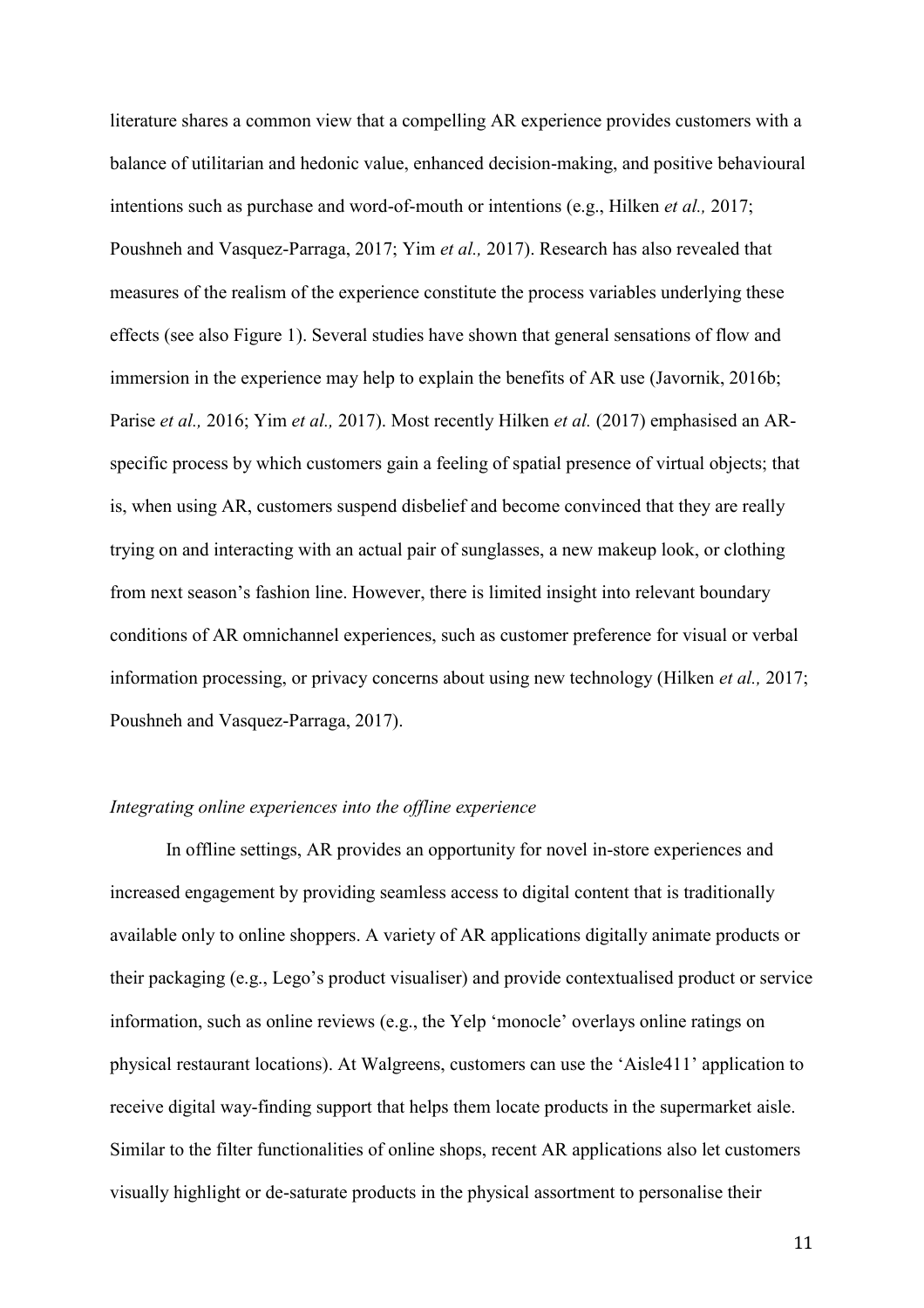choice set. AR thus offers firms a powerful tool to create memorable in-store experiences, increase fun and the time spent in-store. It also delivers on digital customer experience imperatives for offline retail (Deloitte, 2014): offering better price comparisons, facilitating product browsing and assortment navigation, and providing enhanced information about product features, variations, and availability. From an omnichannel perspective, augmentation of the in-store experience promises to promote store loyalty, whilst counteracting the loss of customers to online shops, reduced in-store traffic, and showrooming behaviour.

Following the line of argumentation on situated cognition, the focus of augmenting a product or service has largely been on the firm's own brand to increase perceived information (Park *et al.,* 2008), reduced risk (Alimamy *et al.,* 2017), and a positively perceived shopping experience by *embedding* virtual information into the physical environment of the customer (Poncin and Mimoun, 2014). Enhancing the product at the point-of-sale with contextualrelevant information by displaying a link to the firm's webpage, a product-video, or nutrient information on the customer's devices at the point-of-sale (Olsson and Salo, 2011) creates a brand-centric approach to AR. Firms often conceive of AR as a way to enhance the brand or a service. Hyundai's AR application 'X-ray', for example, provides information about a car's engine for easier maintenance and decreased maintenance costs due to lower customer service enquiries and changes the consumption experience as we currently know it (Farkhatdinov and Ryu, 2009). Similar applications can be found in virtual travel agents, for example by National Geographic, in which the augmented reality application displays historical information to the customer when the camera of a mobile device is pointed at a specific monument or historic place or building (Han *et al.,* 2013). Managers, however, should be mindful of AR enhancements not only in how they affect a brand but also the customer's perception of the brand in relation to its competitors on the retail floor.

*Embodied* digital information in an offline retail setting is another important consideration. By uniquely adapting to a customer's location, motion, and self-controlled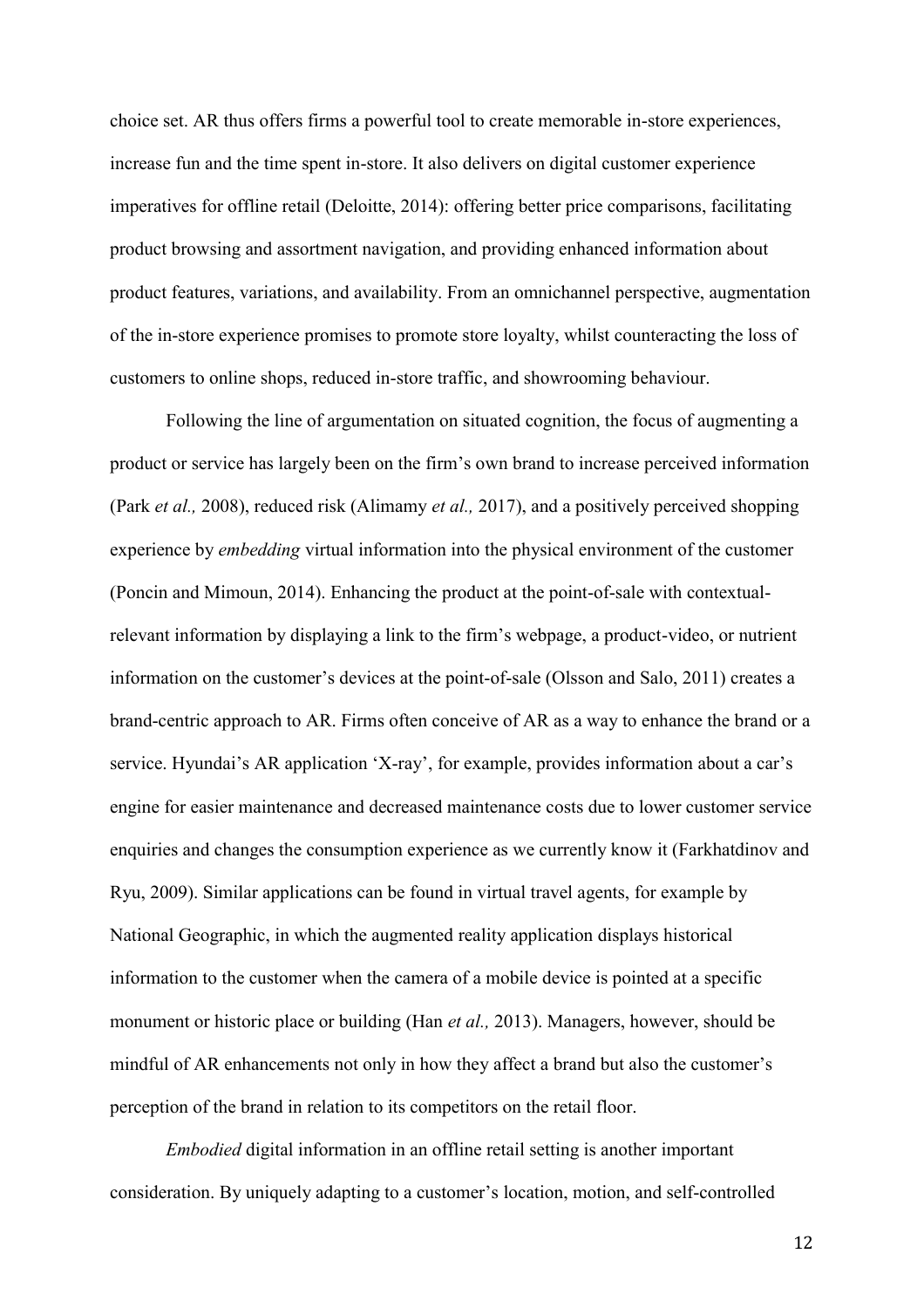interaction with the product, AR offers enhanced experiences as well as a wealth of information about customer behaviour in the store. Enhancements of the service consumption experience such as the Digital Binocular Station Canterbury Museum (NZ) in which exhibition pieces become virtually alive (Neuhofer *et al.,* 2014) not only make the experience fun but also can record how individuals respond and react to these enhancements in real time.

Peer-to-peer communication, while still not being fully modelled by marketing literature (Mulhern, 2009) can significantly impact a customer's attitude and purchase intention towards a product (Wang *et al.,* 2012) as well as increase customer loyalty (Rapp *et al.,* 2013). Recent applications, such as the social AR application 'Mirage', enable customers to view, react to, create, and co-create augmented content in physical environments by attaching virtual information (e.g. text, pictures, emoji, and videos) to physical objects, disrupting how customers leave feedback about locations or products and services consumed in certain areas. Virtual tags can range from customer rating about a certain retail store to opinions or recommendations about a product, or even a virtual representation of the walkingpath a peer took along a series of monuments. These offline experiences are *extended* by socially co-created information that can be accessed on demand. Similar applications in retail environments create numerous strategic implications for managers looking to communicate with customers at the point of sale. AR will likely also disrupt the dominance of product packaging and in-store promotions, which will compete with socially generated content that exists on the retail floor, and in relation to specific products and brands.

Comparable to the previously mentioned applications of AR in online environments, there are multiple situations in which AR enables omnichannel experiences and current applications vary in their degree of embedding, embodiment, and extension. As illustrated in Figure 1, scholarly research has yet to explore the effects of AR on the offline channel experience, as prevailing literature on AR applications in offline environments focuses on technology-acceptance, user-evaluations, and affective customer reactions (Dieck *et al.,* 2015;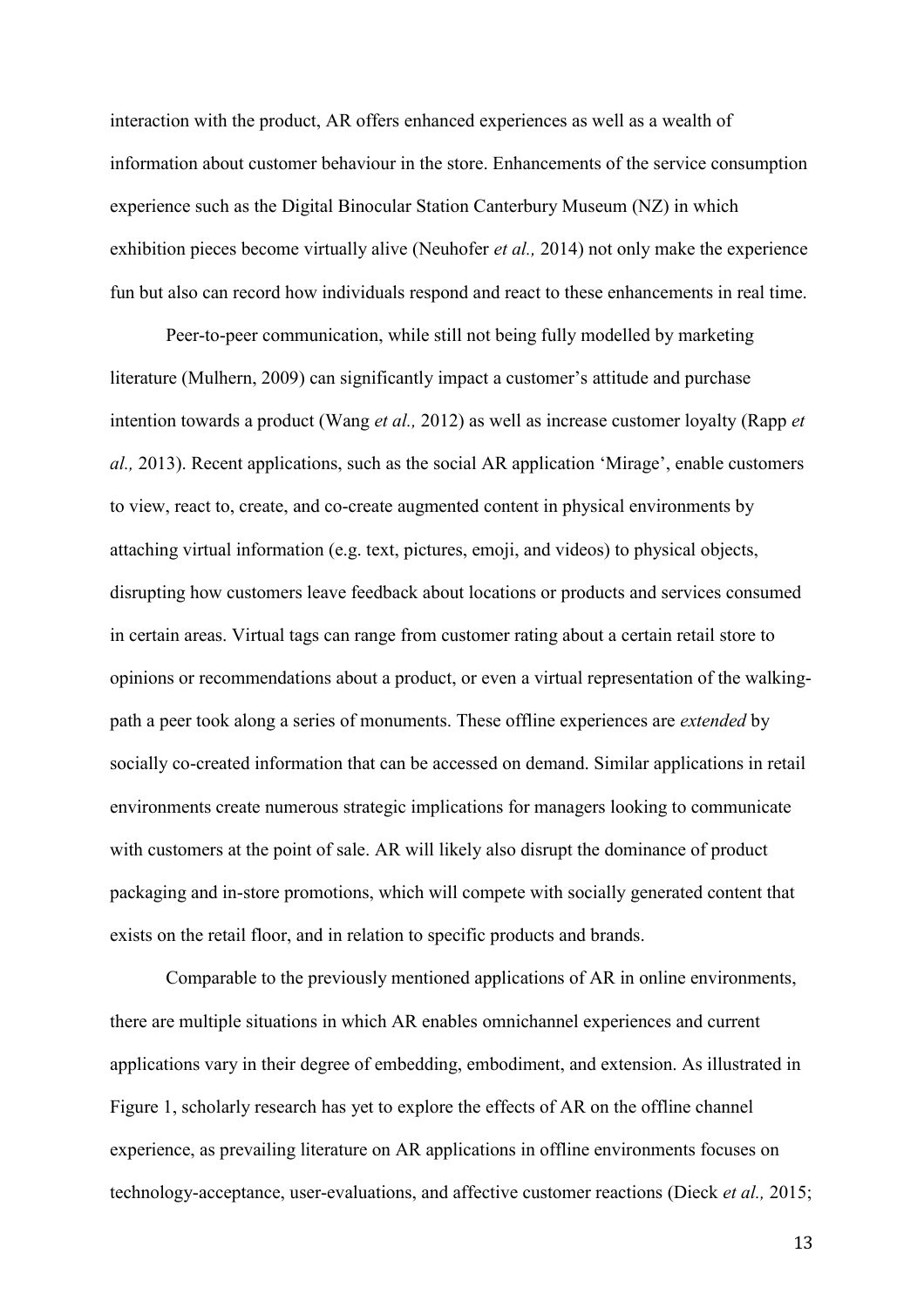Olsson *et al.,* 2013; Rese, *et al.,* 2014). Limited research is available to explain which attributes AR needs to provide to enhance customer's experiences (Poushneh and Vasquez-Parraga, 2017), in which contexts customers are willing to use augmented reality (Rauschnabel and Krey, 2017), and how AR enables customer satisfaction and value (Ross and Labrecque, 2017).

#### **Mapping AR-enabled omnichannel experiences across the customer journey**

The key premise of this paper is that AR provides customers with a seamless omnichannel experience by closing the channel gap at various online and offline touch points. A customer journey sequences these touch points into steps that customers go through when making a purchase. At each step customers have distinct feelings, thoughts, and behaviours that jointly produce the customer experience (Wolny and Charoensuksai, 2014). Table 1 presents the expanded customer journey model by Batra and Keller (2016). In contrast to traditional purchase funnel models, this more detailed view of the customer journey accounts for the complex and omnichannel paths to purchase that customers increasingly follow. For each step in the journey, we illustrate how current AR applications enable an embedded, embodied, and/or extended experience, and how this enables firms to integrate offline into offline experience, and vice versa.

> ---------------------------------------------------- INSERT TABLE 1 ABOUT HERE

## ----------------------------------------------------

#### **Setting the research agenda for realising the promise of AR**

Digital and mobile channels have advanced the necessity of developing omnichannel strategies as various customer contact points are used interchangeably. Within this context, AR applications hold the promise of playing a prominent role in shaping the customer's experience across the customer journey. In order to sustain such a role, research is needed that extends the depth of our understanding of AR in the omnichannel context. By formulating a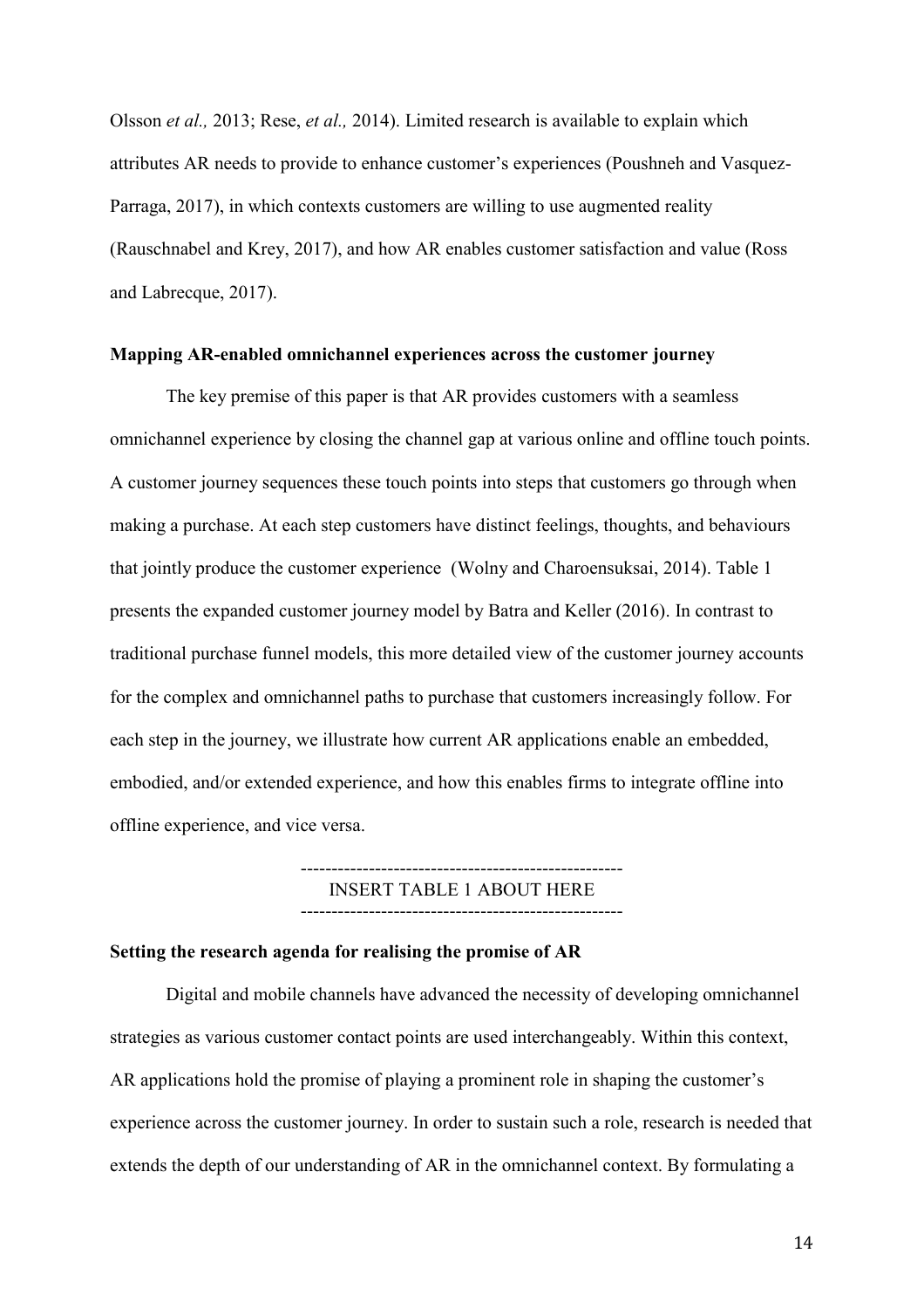future research agenda, we propose a number of directions that may advance scholarly knowledge and guide firms in shaping their omnichannel strategies.

*1. Mapping journey complexity*—To begin with, we feel that more research such as that of Wolny and Charoensukai (2014) is needed that takes a number of trajectory configurations customers follow in their omnichannel journey into account. By deploying longitudinal designs, insights can be developed with regards to the how and when AR technology can most optimally be deployed to enhance the customer experience across various touch points. The categorisation provided in Table 1 may provide a valuable guiding structure for such research efforts.

*2. Unpicking decision complexity*—Current research has largely focused on assessing AR's impact in terms of perceived value, satisfaction, and purchase and recommendation intentions (see also Figure 1). Future research should incorporate a wider array of variables beyond these commonly used evaluative judgments. As customers are using a mix of channels for purchase decisions it seems pertinent to gauge the impact of AR on both elements of the customer decision making process (e.g., gathering and assimilating information), reflections thereof (e.g., decision confidence or comfort), and actual choice behaviour.

*3. Seamless integration of modalities and channels*—Because the embedding of digital information into the customer's physical environment is a key feature of AR, there is a need for further insights as to which modalities of information (e.g., text, image, or video) and combinations thereof work best for enhancing the customer experience across various channels.

*4. Equivalence of augmentation across channels*—Perhaps fundamentally, there is a need to identify what factors are pivotal to translating specific AR attributes and affordances (such as those illustrated in Table 1) into positive customer experience evaluations. Recent research on embodied cognition (e.g., Elder and Krishna, 2012) reveals that when customers' perceptions between physical control and certain types of products (e.g., a bottle of soda)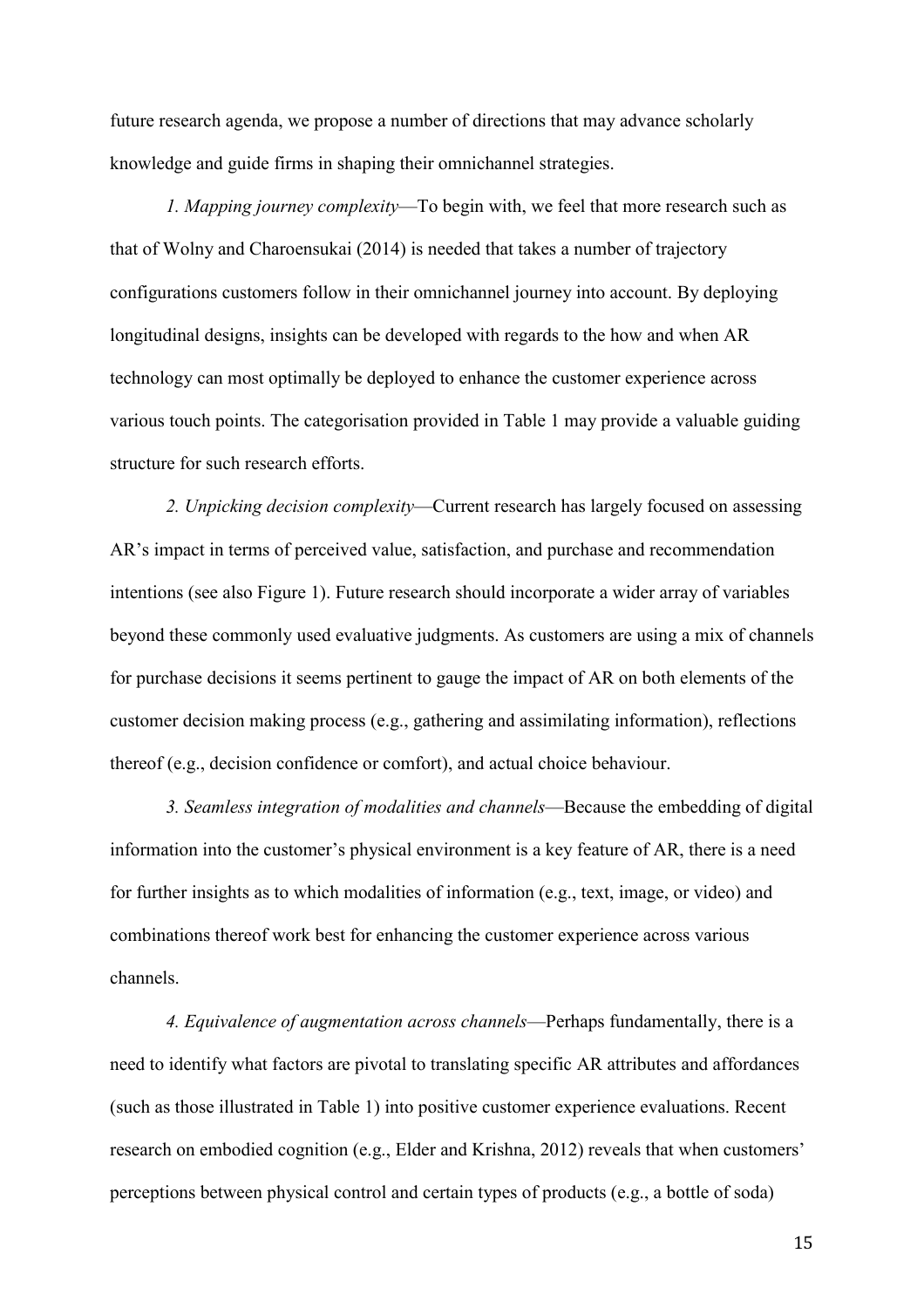align, this underscores the expectation of a sense of movement. It remains unclear whether such effects come into play in relation to virtual products and how AR could be configured to simulate congruence between perceived control and virtual depictions of products. Additionally, as firms are designing AR-based customer experience offerings, research needs to uncover whether suspending disbelief plays a key role in creating added value in the eyes of the customer. Issues related to the suspension of disbelief as a central explanatory mechanism relate to how long does it take for customers to accept virtual depictions as real across multiple channels?, what design parameters are pertinent to eliciting this phenomenon (e.g., processing power, graphics, display or consistency, and richness of narratives)?, and do these vary with the use of different information modalities?

*5. Non-equivalence of customers across channels*—Relatedly, we need additional theorising and empirical assessment of relevant customer traits to account for heterogeneity in AR-based customer evaluations. Figure 1 illustrates the relative paucity of knowledge about such influences. Additional personality characteristics, such as need-for-touch, mental imagery abilities, and product use experience and familiarity may exert an influence on the way customers evaluate their omnichannel journey.

*6. Advanced scope of AR*—Finally, situational contingencies or the context of use, such as the function or purpose of AR in relation to products (e.g., a Shazam-like approach to furniture or clothing) and extending AR-based experiences through social networks (e.g., allowing the incorporation of fellow customers and joint decision making) will not only determine whether customers find the technology valuable but also acceptable. Also, a relatively underdeveloped direction is whether AR can be effectively used to enrich the delivery experience of intangible and co-produced services (as opposed to physical products).

As firms are strategising to stimulate conversions through online and mobile channels, the use of AR is primarily geared towards creating a more engaging customer's journey across all channels. Addressing the aforementioned issues, among others, through future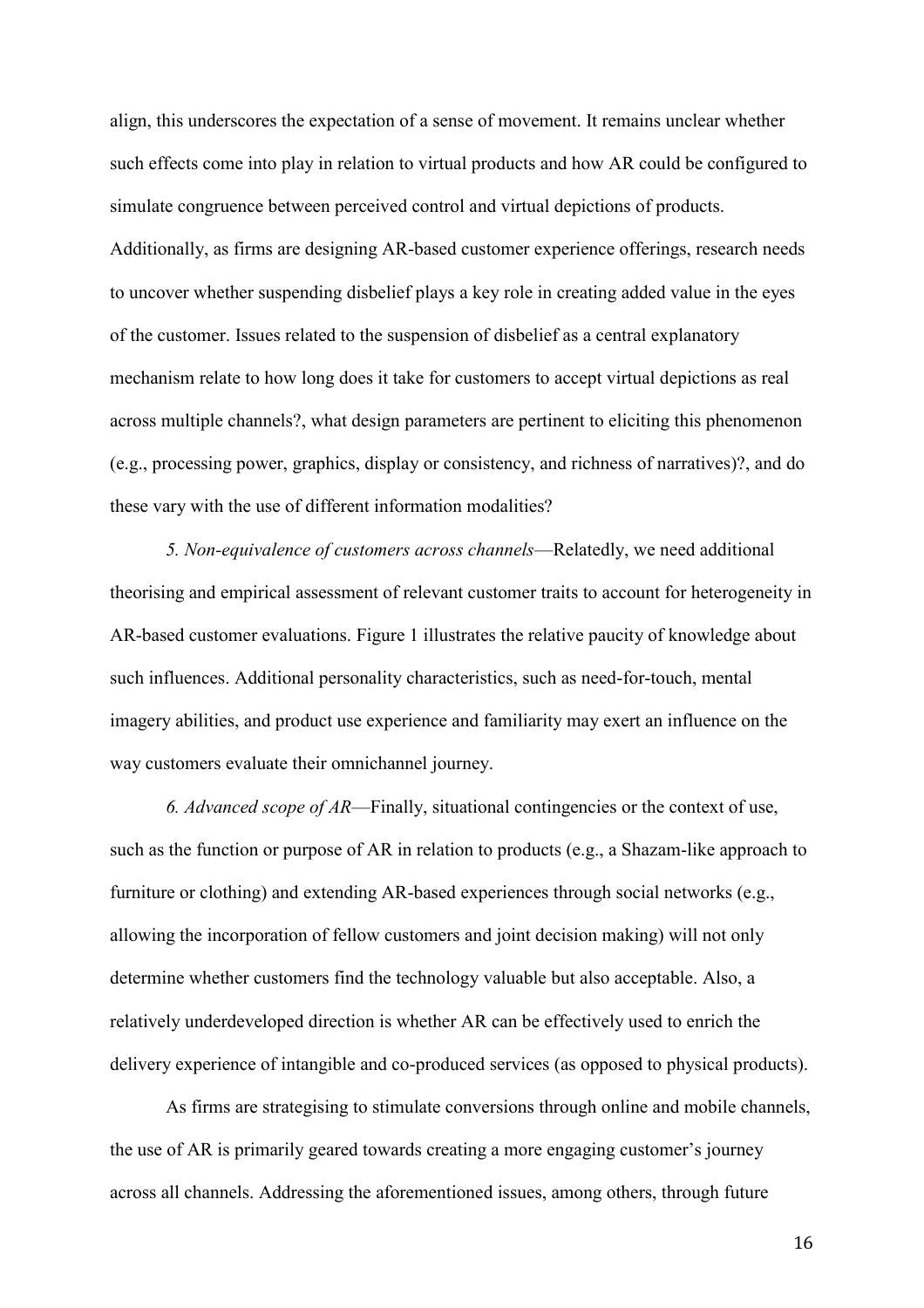research will be crucial in moving AR technology beyond the hype of Pokémon Go and

determine whether AR-based customer experiences will be key in transforming firm's

omnichannel strategies.

## **References**

- Accenture (2014). "Omni-channel Commerce. Think like the customer", available at: [https://www.accenture.com/t20160526T010756Z\\_\\_w\\_\\_/us](https://www.accenture.com/t20160526T010756Z__w__/us-en/_acnmedia/Accenture/Conversion-Assets/DotCom/Documents/Global/PDF/Technology_7/Accenture-Omni-Channel-Commerce-Pov.pdfla=en)[en/\\_acnmedia/Accenture/Conversion-](https://www.accenture.com/t20160526T010756Z__w__/us-en/_acnmedia/Accenture/Conversion-Assets/DotCom/Documents/Global/PDF/Technology_7/Accenture-Omni-Channel-Commerce-Pov.pdfla=en)[Assets/DotCom/Documents/Global/PDF/Technology\\_7/Accenture-Omni-Channel-](https://www.accenture.com/t20160526T010756Z__w__/us-en/_acnmedia/Accenture/Conversion-Assets/DotCom/Documents/Global/PDF/Technology_7/Accenture-Omni-Channel-Commerce-Pov.pdfla=en)[Commerce-Pov.pdfla=en](https://www.accenture.com/t20160526T010756Z__w__/us-en/_acnmedia/Accenture/Conversion-Assets/DotCom/Documents/Global/PDF/Technology_7/Accenture-Omni-Channel-Commerce-Pov.pdfla=en) (accessed 15 November 2017).
- Accenture (2016). "Expectations vs. Experience: The Good, The Bad, The Opportunity", available at: [https://www.accenture.com/us-en/insight-expectations-vs-experience-good](https://www.accenture.com/us-en/insight-expectations-vs-experience-good-bad-opportunity)[bad-opportunity](https://www.accenture.com/us-en/insight-expectations-vs-experience-good-bad-opportunity) (accessed 15 November 2017).
- Alimamy S., Deans K. and Gnoth J. (2018). "An Empirical Investigation of Augmented Reality to Reduce Customer Perceived Risk", in: Rossi P., Krey N. (Ed.), *Marketing Transformation: Marketing Practice in an Ever Changing World AMSWMC 2017 Developments in Marketing Science: Proceedings of the Academy of Marketing Science.* Springer, Cham, Switzerland, pp. 127-135.
- Azuma, R., Baillot, Y., Behringer, R., Feiner, S., Julier, S. and MacIntyre, B. (2001). "Recent advances in augmented reality", *IEEE computer graphics and applications*, Vol. 21 No. 6, pp. 34-47.
- Batra, R. and Keller, K. L. (2016). "Integrating Marketing Communications: New Findings, New Lessons, and New Ideas", *Journal of Marketing*, Vol. 80 No. 6, 122-145.
- BBC (2017). "Tim Cook on Donald Trump, the HomePod, and the Legacy of Steve Jobs", available at: [https://www.bloomberg.com/news/features/2017-06-15/apple-s-tim-cook](https://www.bloomberg.com/news/features/2017-06-15/apple-s-tim-cook-on-donald-trump-the-homepod-and-the-legacy-of-steve-jobs)[on-donald-trump-the-homepod-and-the-legacy-of-steve-jobs](https://www.bloomberg.com/news/features/2017-06-15/apple-s-tim-cook-on-donald-trump-the-homepod-and-the-legacy-of-steve-jobs) (accessed November 21 2017).
- Brasel, S. A. and Gips, J. (2014). "Tablets, touchscreens, and touchpads: How varying touch interfaces trigger psychological ownership and endowment", *Journal of Consumer Psychology*, Vol. 24 No. 2, pp. 226-233.
- Brynjolfsson, E., Hu, Y. J. and Rahman, M. S. (2013). "Competing in the age of omnichannel retailing", *MIT Sloan Management Review*, Vol. 54 No. 4, pp. 23-29.
- Cummins, S., Peltier, J. W. and Dixon, A. (2016). "Omni-channel research framework in the context of personal selling and sales management: A review and research extensions", *Journal of Research in Interactive Marketing*, Vol. 10 No. 1, pp. 2-16.
- Dacko, S. G. (2016). "Enabling smart retail settings via mobile augmented reality shopping apps", *Technological Forecasting and Social Change*, Vol. 124, p. 243-256.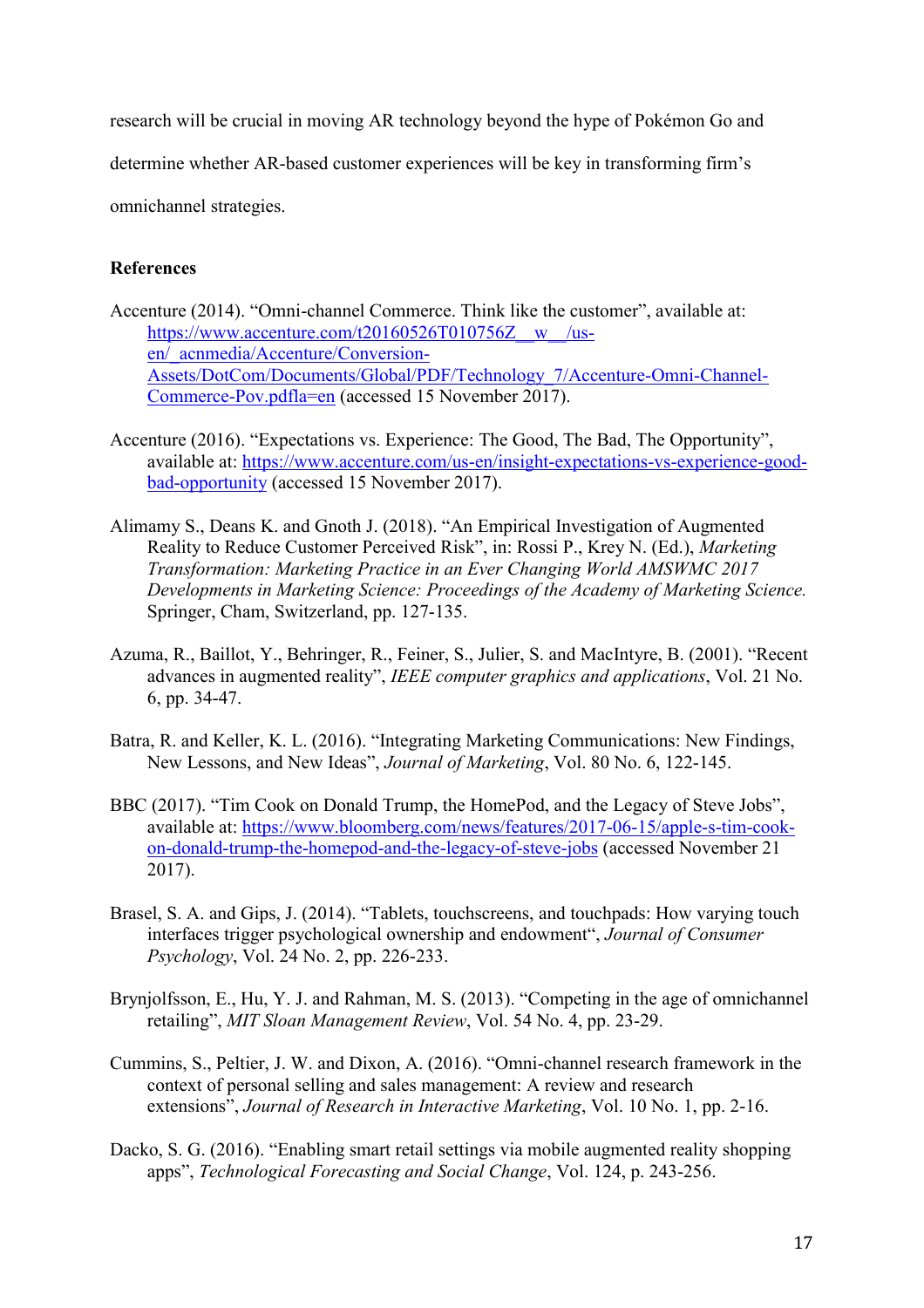- Deloitte (2014). "The New Digital Divide", available at: [https://www2.deloitte.com/us/en/pages/consumer-business/articles/the-new-digital](https://www2.deloitte.com/us/en/pages/consumer-business/articles/the-new-digital-divide-retail-sales-influence.html)[divide-retail-sales-influence.html](https://www2.deloitte.com/us/en/pages/consumer-business/articles/the-new-digital-divide-retail-sales-influence.html) (accessed 12 December 2017)
- Dieck, T., Claudia, M., and Jung, T. (2015). "A theoretical model of mobile augmented reality acceptance in urban heritage tourism", *Current Issues in Tourism*, Vol. 21 No. 2, pp. 154-174.
- DigitalBridge (2017). "Augmented reality changing the face of retail", available at: [http://digitalbridge.eu/download-our-new-report-augmented-reality-changing-the-face](http://digitalbridge.eu/download-our-new-report-augmented-reality-changing-the-face-of-retail/)[of-retail/](http://digitalbridge.eu/download-our-new-report-augmented-reality-changing-the-face-of-retail/) (accessed 11 November 2017).
- Echterhoff, G., Higgins, E. T. and Levine, J. M. (2009). "Shared reality: Experiencing commonality with others' inner states about the world", *Perspectives on Psychological Science*, Vol. 4 No. 5, pp. 496-521.
- Elder, R. and Krishna, A. (2012). "The visual depiction effect: Inducing embodied mental simulation that evokes motor responses", *Journal of Consumer Research*, Vol. 38 No.6, pp. 988-1003.
- Farkhatdinov, I. and Ryu, J.H. (2009). "Development of educational system for automotive engineering based on augmented reality", in *Proceedings of the ICEE and ICEER 2009 International conference on engineering education in Seoul, South Korea 2009*, pp. 23- 28.
- Gartner (2017). "Top Trends in the Gartner Hype Cycle for Emerging Technologies, 2017", available at: [https://www.gartner.com/smarterwithgartner/top-trends-in-the-gartner-hype](https://www.gartner.com/smarterwithgartner/top-trends-in-the-gartner-hype-cycle-for-emerging-technologies-2017/)[cycle-for-emerging-technologies-2017/](https://www.gartner.com/smarterwithgartner/top-trends-in-the-gartner-hype-cycle-for-emerging-technologies-2017/) (accessed 6 January 2018).
- Grohmann, B., Spangenberg, E. R. and Sprott, D. E. (2007). "The influence of tactile input on the evaluation of retail product offerings", *Journal of Retailing*, Vol. 83 No. 2, pp. 237- 245.
- Han, D.I., Jung, T. and Gibson, A., (2013). "Dublin AR: implementing augmented reality in tourism", in Xiang, Z., Tussyadiah, I. (Ed.) *Information and communication technologies in tourism 2014*. Springer, Cham, Switzerland, pp. 511-523.
- Hilken, T., de Ruyter, K., Chylinski, M., Mahr, D. and Keeling, D. (2017). "Augmenting the Eye of the Beholder: Exploring the Strategic Potential of Augmented Reality to Enhance Online Service Experiences", *Journal of the Academy of Marketing Science,* Vol. 45 No. 6, pp. 884-905.
- Javornik, A. (2016a). "Augmented reality: Research agenda for studying the impact of its media characteristics on consumer behaviour", *Journal of Retailing and Consumer Services*, Vol. 30, pp. 252-261.
- Javornik, A. (2016b). "'It's an illusion, but it looks real!' Consumer affective, cognitive and behavioural responses to augmented reality applications", *Journal of Marketing Management*, Vol. 32 No.9-10, pp. 987-1011.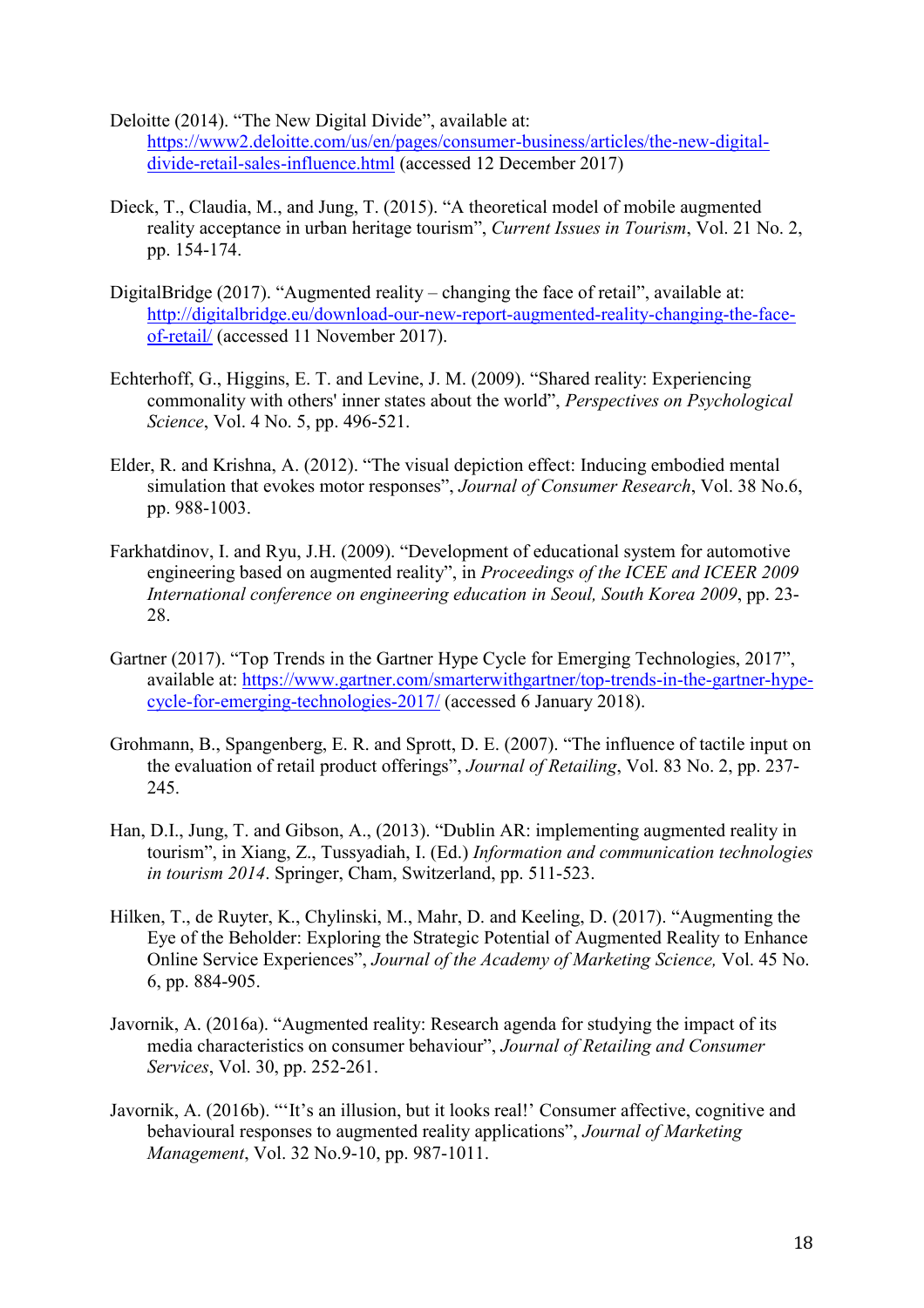- Krishna, A. and Schwarz, N. (2014). "Sensory marketing, embodiment, and grounded cognition: A review and introduction", *Journal of Consumer Psychology*, Vol. 24 No. 2, pp. 159-168.
- Marinova, D., de Ruyter, K., Huang, M. H., Meuter, M. L. and Challagalla, G. (2017). "Getting smart: Learning from technology-empowered frontline interactions", *Journal of Service Research*, Vol. 20 No. 1, pp. 29-42.
- Marketing Science Institute (2016). "2016-2018 Research priorities", available at: <http://www.msi.org/research/2016-2018-research-priorities/> (accessed 10 November 2017).
- Mulhern, F. (2009). "Integrated marketing communications: From media channels to digital connectivity", *Journal of Marketing Communications,* Vol. 15 No. 2-3, pp. 85-101.
- Neuhofer, B., Buhalis, D. and Ladkin, A. (2014). "A typology of technology-enhanced tourism experiences", *International Journal of Tourism Research*, Vol. 16 No. 4, pp. 340-350.
- Lemon, K. N. and Verhoef, P. C. (2016). "Understanding Customer Experience Throughout the Customer Journey", *Journal of Marketing*, Vol. 80 no. 6, pp. 69-96.
- Olsson, T., and Salo, M. (2011). "Online user survey on current mobile augmented reality applications", in *10th IEEE International Symposium on Mixed and Augmented Reality (ISMAR) in Basel, Switzerland, 2011,* IEEE, New York, NY, pp. 75-84.
- Olsson, T., Lagerstam, E., Kärkkäinen, T. and Väänänen-Vainio-Mattila, K. (2013). "Expected user experience of mobile augmented reality services: a user study in the context of shopping centres", *Personal and ubiquitous computing*, Vol. 17 No. 2, pp. 287-304.
- Parise, S., Guinan, P. J. and Kafka, R. (2016). "Solving the crisis of immediacy: How digital technology can transform the customer experience", *Business Horizons*, Vol. 59 No. 4, pp. 411-420.
- Park, J., Stoel, L. and Lennon, S.J. (2008). "Cognitive, affective and conative responses to visual simulation: The effects of rotation in online product presentation", *Journal of Consumer Behaviour*, Vol. 7 No. 1, pp.72-87.
- Poncin, I. and Mimoun, M. S. B. (2014). "The impact of "e-atmospherics" on physical stores", *Journal of Retailing and Consumer Services*, Vol. 21 No. 5, pp. 851-859.
- Poushneh, A. and Vasquez-Parraga, A. Z. (2017). "Discernible impact of augmented reality on retail customer's experience, satisfaction and willingness to buy", *Journal of Retailing and Consumer Services*, Vol. 34, pp. 229-234.
- Rapp, A., Beitelspacher, L. S., Grewal, D., and Hughes, D. E. (2013). "Understanding social media effects across seller, retailer, and consumer interactions", *Journal of the Academy of Marketing Science*, Vol. 41 No. 5, pp. 547-566.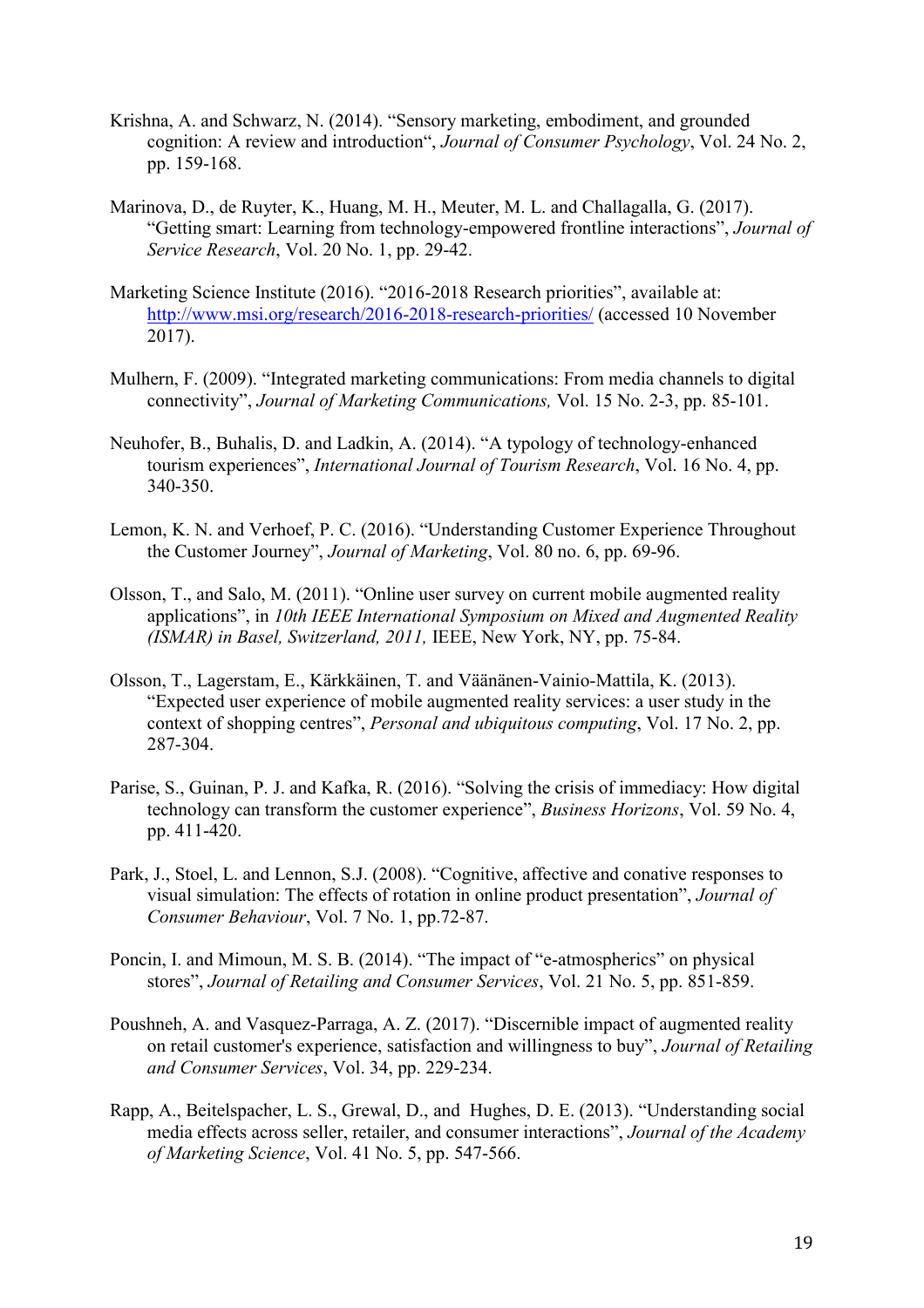- Rauschnabel, P. A. and Krey, N. (2017). "Virtually Enhancing the Real World with Augmented Reality Holograms: Use and Gratification Perspective: An Abstract", in Krey N., Rossi P. (Ed.) *Back to the Future: Using Marketing Basics to Provide Customer Value. AMSAC 2017. Developments in Marketing Science: Proceedings of the Academy of Marketing Science,* Springer, Cham, Switzerland, pp. 623-623.
- Rese, A., Schreiber, S. and Baier, D. (2014). "Technology acceptance modeling of augmented reality at the point of sale: Can surveys be replaced by an analysis of online reviews?", *Journal of Retailing and Consumer Services*, Vol. 21 No. 5, pp. 869-876.
- Robbins, P. and Aydede, M. (2009). "A short primer on situated cognition", in Robbins, P. and Aydede, M. (Ed.), T*he Cambridge Handbook of Situated ´Cognition,* Cambridge University Press, New York, NY, pp. 3-10.
- Rosa, J. A. and Malter, A. J. (2003). "E-(embodied) knowledge and e-commerce: How physiological factors affect online sales of experiential products", *Journal of Consumer Psychology*, Vol. 13 No.1-2, pp. 63-73.
- Ross, S. M., & Labrecque, L. I. (2017). Does a Hologram Give an Encore? Authenticity in Mixed Reality: An Abstract. Paper presented at the Academy of Marketing Science Annual Conference.
- Scholz, J. and Smith, A. N. (2016). "Augmented reality: Designing immersive experiences that maximize consumer engagement", *Business Horizons*, Vol. 59 No. 2, pp. 149-161.
- Semin, G. R. and Smith, E. R. (2013). "Socially situated cognition in perspective", *Social Cognition*, Vol. 31 No. 2, pp. 125-146.
- Techcrunch (2017). "Apollo Box is applying AR to drive lifestyle e-commerce", available at: https://techcrunch.com/2017/03/18/apollo-box-is-applying-ar-to-drive-lifestyleecommerce/ (accessed 23 March 2018).
- Total Immersion (2012). "Direct Optic sells more glasses online with TryLive", available at: http://www.t-immersion.com/blog/oct-02-2012/direct-optic-sells-more-glasses-onlinetrylive (accessed 23 March 2018).
- Temkin Group (2017). "The Ultimate CX Infographic, 2017", available at: <https://experiencematters.blog/2017/10/03/the-ultimate-cx-infographic-2017/> (accessed 21 November 2017).
- Verhoef, P. C., Stephen, A. T., Kannan, P. K., Luo, X., Abhishek, V., Andrews, M., ... and Zhang, Y. (2017). "Consumer Connectivity in a Complex, Technology-Enabled, and Mobile-Oriented World with Smart Products", *Journal of Interactive Marketing,* Vol. 40, pp. 1-8.
- Wang, X., Yu, C., and Wei, Y. (2012). "Social media peer communication and impacts on purchase intentions: A consumer socialization framework", *Journal of Interactive Marketing*, Vol. 26 No. 4, pp. 198-208.
- White, D., Robertson, R., and Compernolle, T. (2018). "How much is that virtual doggie in the virtual window? Virtual and augmented reality – a guide for Australian retailers",